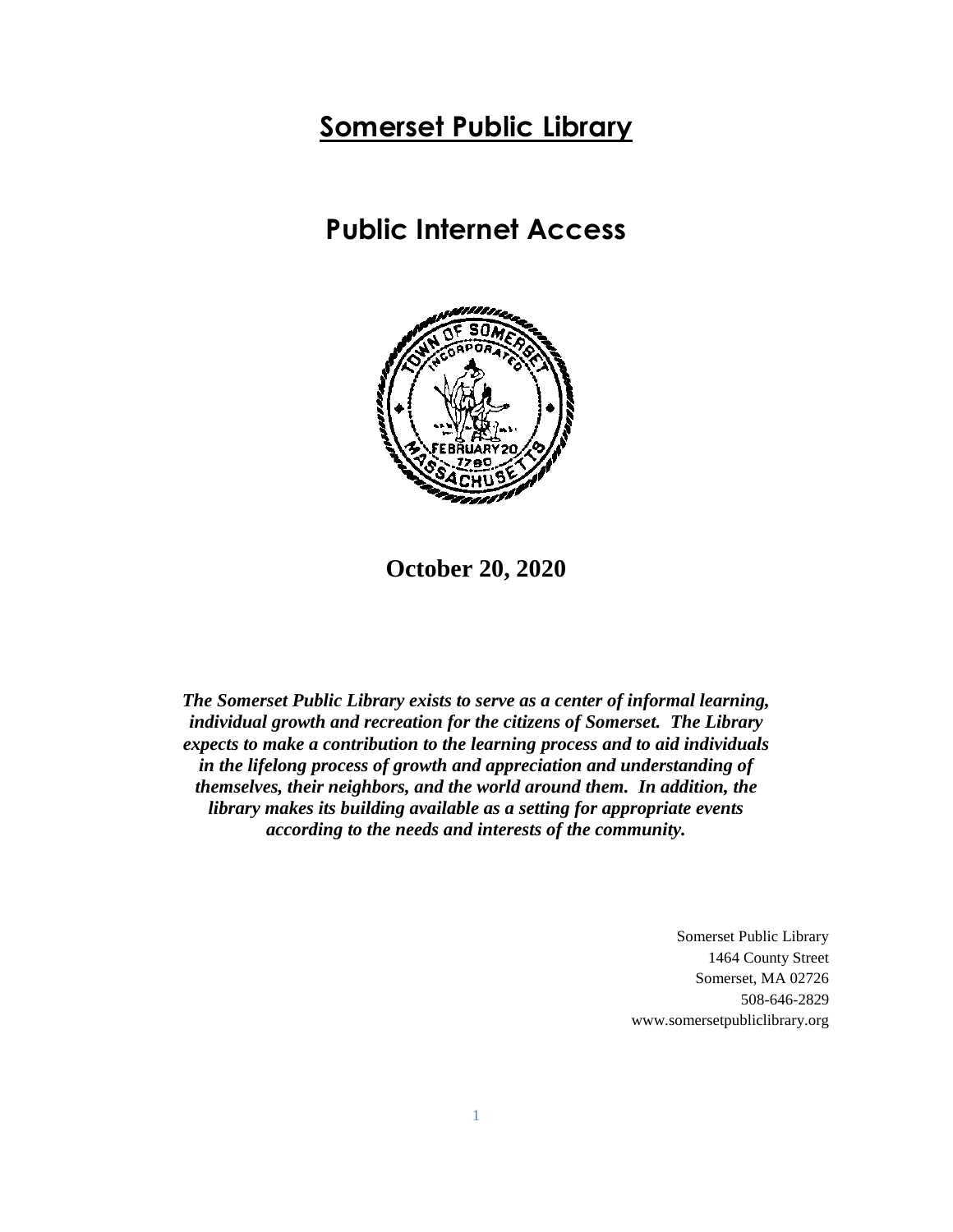It is the policy of the Somerset Public Library to secure for the Community access to cultural, intellectual and recreational materials and information on as broad a range of subjects, for as broad a range of interests, and from as broad a range of viewpoints as possible. The Internet is one of the many ways of delivering these materials in electronic format. The Internet allows access to a wealth of information that the Library could not otherwise afford, or might not be able to obtain in another format. Therefore, it is the policy of The Somerset Public Library, within the limits of our financial resources, to make the Community's access to the Internet as full and free as possible.

In no case does the display of any material on the Library's Internet workstations constitute an endorsement by the Library of the material's content and/or point of view. On the other hand, the Library does not control or limit access to Internet material. If material appears which you didn't search for and it makes you uncomfortable, please alert the librarian right away. The library is not responsible for the accuracy or comprehensiveness of material displayed on its Internet workstations. As with all other library material, patrons need to be good information consumers, assessing the validity of the information they find. This policy applies to all uses of Internet workstations located in the Somerset Public Library.

The Somerset Public Library endorses the *Library Bill of Rights, and the Freedom to Read Statement of the American Library Association (ALA), and the ALA's "Access to Electronic Information, services, and Networks: An Interpretation of the Library Bill of Rights".*

#### **DEFINITION**

The term "Internet" refers to a worldwide computer network that is capable of the transmission of information to any of its component parts.

#### **SCOPE OF ACCESS ALLOWED**

Patrons may use the Library's Internet workstations to gain access to any information available in standard Internet resources. Email use is allowed under the terms explained later in this policy. The library reserves the right to establish limitations on the downloading and printing of information and the length of each Internet session.

#### **CONFIDENTIALITY**

For technical reasons, the sources of information to which a patron gains access on the Internet cannot be kept strictly confidential. Subsequent users of the Library's public Internet workstations may be able to see where previous users have "gone" in search of information. Privacy and identity fraud are an issue of concern for all users of any electronic equipment. Patrons therefore make use of the library's public Internet workstations at their own risk. It is not recommended that you input personal passwords or personal information on these workstations for your own security. The library is not responsible for information gained by a third party through use of the computers.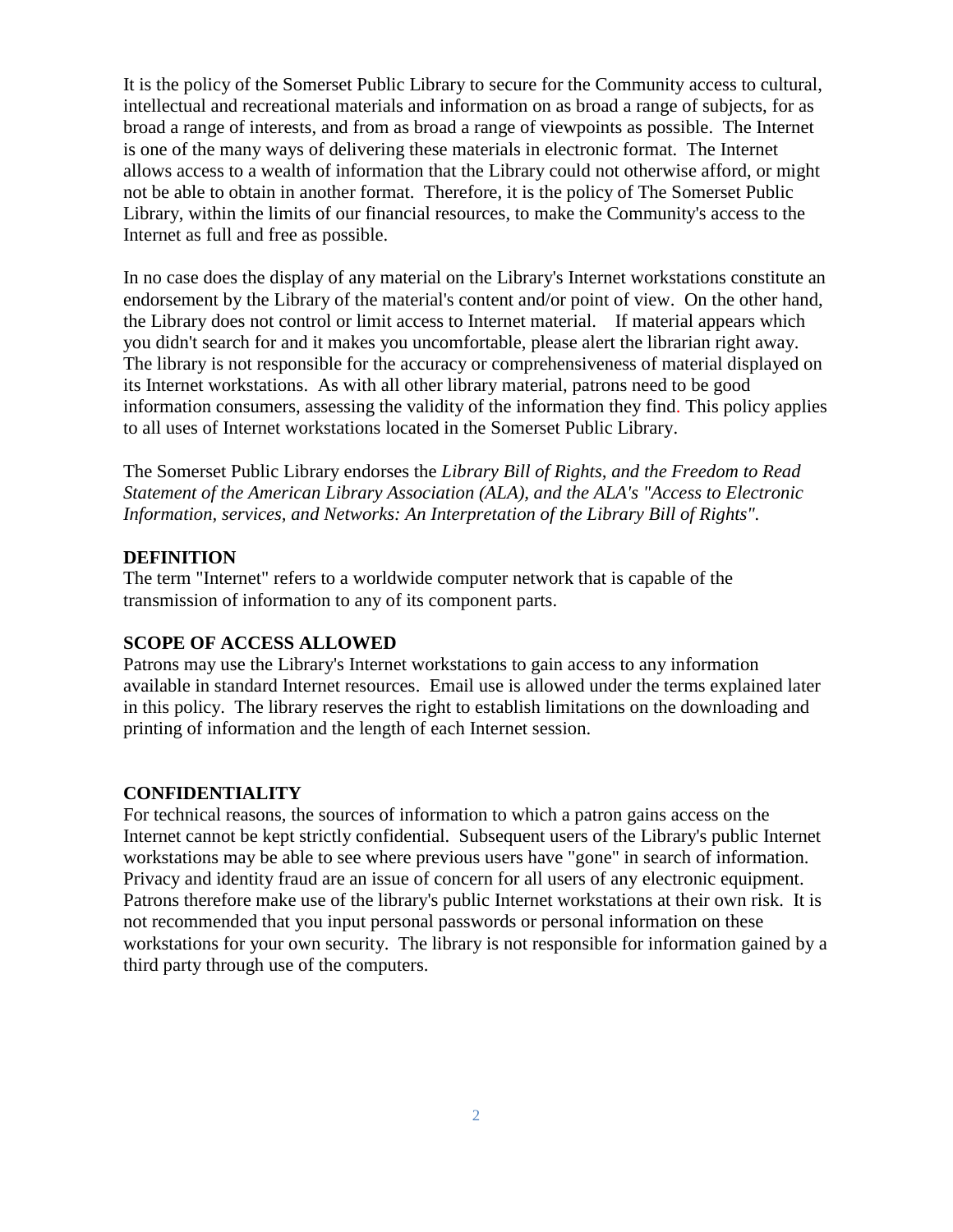### **VIRUSES AND MALWARE**

Files downloaded from any Somerset Public Library computer may contain viruses and/or malware. The Library is not responsible for any damage incurred to a patron's storage device or home computer, or for any loss of data.

### **CHILDREN'S USE OF THE INTERNET**

The public library, unlike schools, does not serve *in loco parentis* (in place of a parent). Librarians cannot act in the place of parents in providing constant care and supervision of children as they explore the Internet. The responsibility for what minors read or view on the Internet rests with parents or guardians. The Somerset Public Library will not be responsible for any child's access to any Internet materials.

### **EMAIL USE**

Access to Internet based email is allowed. The library cannot provide detailed instruction on setting up email accounts nor is the library responsible for passwords, lost messages, etc. You must have no expectations of privacy in anything you create or send via email. Sending or forwarding of email falling under libel or obscenity laws may be considered illegal acts and may be subject to prosecution by local, state, or federal authorities.

# **LEVEL OF ASSISTANCE**

Librarians will help the patron get started in accessing the Internet, but cannot provide indepth training. They may be able to offer searching tips and answer some questions, as with other forms of reference service. Library staff will not type documents for patrons or download files to personal devices. The Somerset Library Staff will make accommodations for patrons with disabilities. Please contact the Reference Librarian or the Library Director if any accommodations are needed.

# **UNACCEPTABLE USE**

As with all other Library resources and services, patrons are expected to use public Internet workstations in a responsible manner. Examples of unacceptable uses include, but are not limited to, the following:

- $\Box$  Installing software to any library computers
- No settings on library installed software may be changed
- Modifying any library computer hardware
- Degrading or disrupting equipment or system performance
- Gaining unauthorized access to resources or entities
- $\Box$  Invading the privacy of individuals
- Violating software license agreements and copyright laws
- □ Harassment of other users
- Libeling other users
- Violating other Federal, State, or local laws.
- Utilizing library equipment to access material that is obscene, pornographic or harmful to minors.